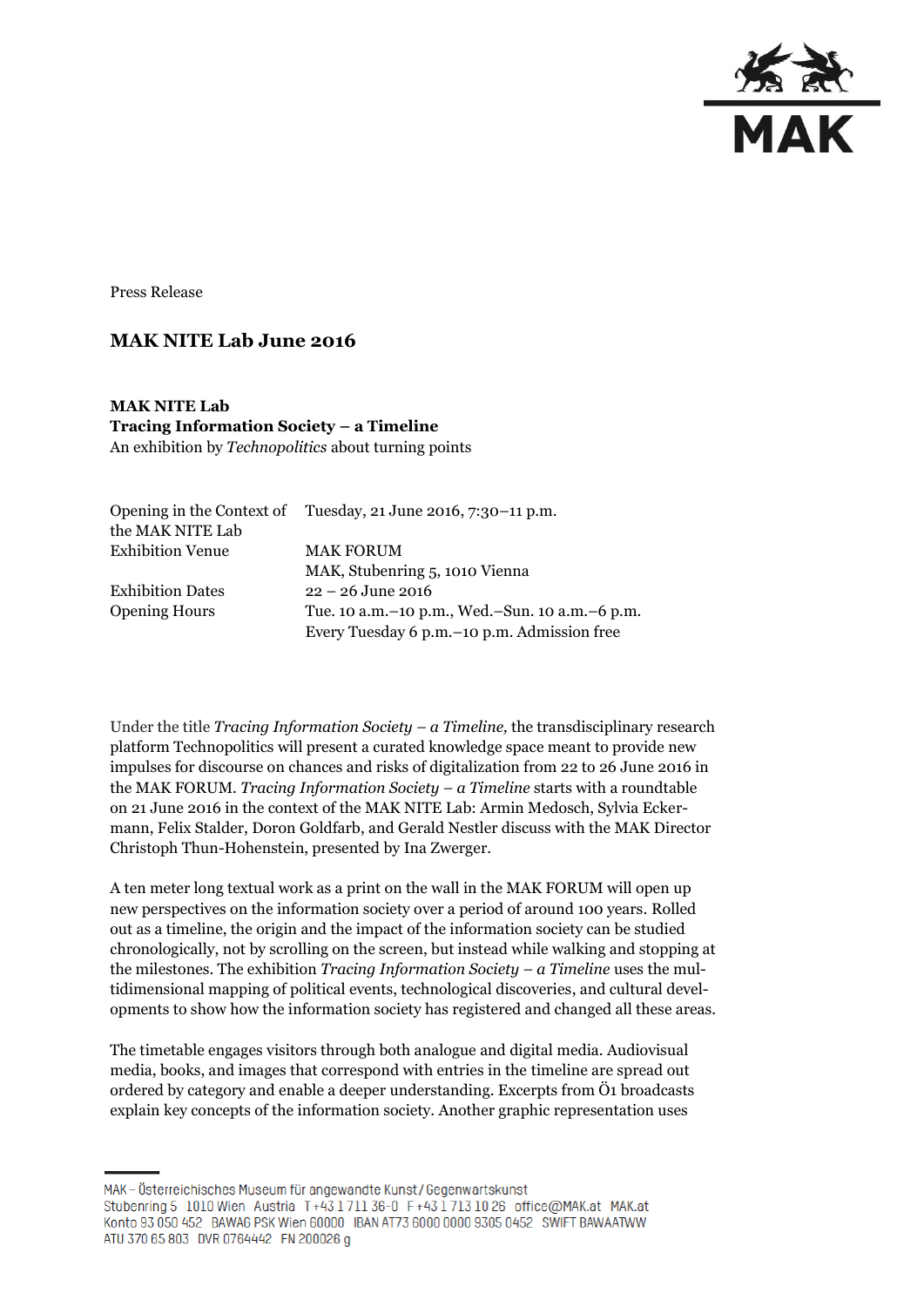

network visualization based on Wikipedia to show the content-related cross-references between the entries in the timeline.

Technopolitics is a transdisciplinary research platform with the goal of examining the importance of technological developments, perspectives, and paradigm leaps in art, science, and the economy. Under the title "Technopolitics Salon," regular meetings for the intensive exchange of experience and knowledge have been organized since 2011. This also resulted in the joint initiative to develop a timeline of the information society as an open educational resource and innovative exhibition format.

### Technopolitics working group:

John Barker, author / Sylvia Eckermann, artist / Doron Goldfarb, computer scientist and network researcher / Armin Medosch, art and media theoretician, curator / Gerald Nestler, artist and researcher / Felix Stalder, sociologist and cultural scientist / Axel Stockburger, artist and researcher / Gerald Straub, cultural theoretician, artist and curator / Matthias Tarasiewicz, media artist and researcher / Thomas Thaler, science journalist / Sophie Wagner, researcher / Ina Zwerger, science journalist, Ö1

Supporting program for the presentation *Tracing Information Society – a Timeline*

## **DISCUSSION WITH DORON GOLDFARB**

The Two Degrees of Technopolitics – about the network visualizations of the Technopolitics Timeline

The computer scientist Doron Goldfarb concerns himself with the (network) analysis and visualization of data from the fields of art and cultural heritage. Thursday, 23 Jun 2016, 4–5 p.m., MAK FORUM

#### **WORKSHOP**

Reading and Writing the Timeline The workshop is addressed to all those who want to look more deeply into the history and present of the information society as well as at methods of mapping. Moderators: Armin Medosch and Felix Stalder Thursday, 23 Jun 2016, 5–6 p.m., MAK FORUM

#### **SPECIAL TOUR**

Technopolitics special tour "il/legal Tour" In search of the traces of il/legal origins and consequences with Gerald Straub Friday 24 Jun 2016, 3–4 p.m. Meeting point: MAK Columned Main Hall